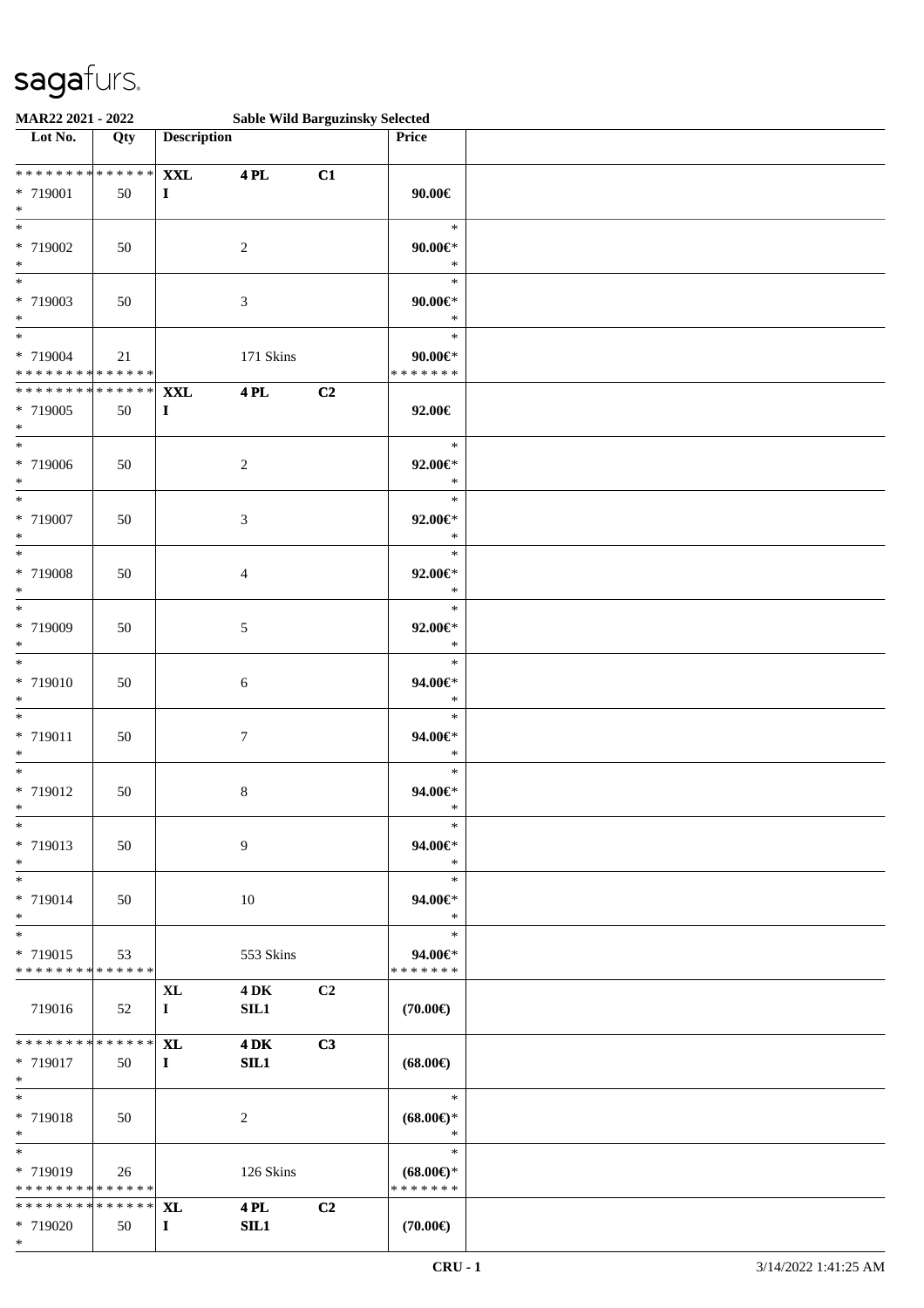| MAR22 2021 - 2022                          |     |                    | <b>Sable Wild Barguzinsky Selected</b> |                |                          |  |
|--------------------------------------------|-----|--------------------|----------------------------------------|----------------|--------------------------|--|
| $\overline{\phantom{1}}$ Lot No.           | Qty | <b>Description</b> |                                        |                | Price                    |  |
|                                            |     |                    |                                        |                |                          |  |
| $*$                                        |     | <b>XL</b>          | <b>4 PL</b>                            | C2             | $\ast$                   |  |
| * 719021                                   | 35  | $\mathbf I$        | SIL1                                   |                | $(70.00\epsilon)$ *      |  |
| * * * * * * * * * * * * * *                |     |                    |                                        |                | * * * * * * *            |  |
| * * * * * * * * * * * * * * *              |     | <b>XXL</b>         | $5\,\mathrm{DK}$                       | C3             |                          |  |
| * 719022                                   | 50  | $\bf{I}$           |                                        |                | 84.00€                   |  |
| $*$                                        |     |                    |                                        |                |                          |  |
| $*$                                        |     |                    |                                        |                | $\ast$                   |  |
| * 719023                                   | 50  |                    | 2                                      |                | 84.00€*                  |  |
| $*$                                        |     |                    |                                        |                | $\ast$                   |  |
|                                            |     |                    |                                        |                | $\ast$                   |  |
| * 719024                                   | 50  |                    | 3                                      |                | 84.00€*                  |  |
| $*$<br>$\overline{\phantom{0}}$            |     |                    |                                        |                | $\ast$                   |  |
|                                            |     |                    |                                        |                | $\ast$                   |  |
| * 719025                                   | 50  |                    | 4                                      |                | 82.00€*                  |  |
| $*$                                        |     |                    |                                        |                | $\ast$                   |  |
| $*$                                        |     |                    |                                        |                | $\ast$                   |  |
| * 719026                                   | 60  |                    | 260 Skins                              |                | 82.00€*                  |  |
| * * * * * * * * * * * * * *                |     |                    |                                        |                | * * * * * * *            |  |
| * * * * * * * * * * * * * * *              |     | <b>XXL</b>         | <b>5 PL</b>                            | C2             |                          |  |
| * 719027                                   | 50  | $\mathbf I$        |                                        |                | 92.00€                   |  |
| $*$                                        |     |                    |                                        |                |                          |  |
| $*$                                        |     |                    |                                        |                | $\ast$                   |  |
| * 719028                                   | 50  |                    | 2                                      |                | 92.00€*                  |  |
| $*$                                        |     |                    |                                        |                | $\ast$                   |  |
| $*$                                        |     |                    |                                        |                | $\ast$                   |  |
| * 719029                                   | 50  |                    | 3                                      |                | $90.00 \in$              |  |
| $*$                                        |     |                    |                                        |                | $\ast$                   |  |
| $*$                                        |     |                    |                                        |                | $\ast$                   |  |
| * 719030                                   | 60  |                    | 210 Skins                              |                | 88.00€*                  |  |
| * * * * * * * * * * * * * *                |     |                    |                                        |                | * * * * * * *            |  |
| * * * * * * * * <mark>* * * * * * *</mark> |     | <b>XXL</b>         | $5$ PL $\,$                            | C3             |                          |  |
| * 719031                                   | 50  | $\bf{I}$           |                                        |                | 82.00€                   |  |
| $*$<br>$*$                                 |     |                    |                                        |                | $\ast$                   |  |
|                                            |     |                    |                                        |                |                          |  |
| * 719032<br>$*$                            | 50  |                    | $\overline{c}$                         |                | 82.00€*<br>$\ast$        |  |
| $*$                                        |     |                    |                                        |                | $\ast$                   |  |
| * 719033                                   | 50  |                    |                                        |                | 82.00€*                  |  |
| $*$                                        |     |                    | 3                                      |                | $\ast$                   |  |
| $*$                                        |     |                    |                                        |                | $\ast$                   |  |
| $* 719034$                                 |     |                    |                                        |                |                          |  |
| * * * * * * * * * * * * * * *              | 33  |                    | 183 Skins                              |                | 82.00€*<br>* * * * * * * |  |
| ************** <b>XXL</b>                  |     |                    | 5 PL                                   | C <sub>2</sub> |                          |  |
| * 719035                                   | 50  | $\bf{I}$           |                                        |                | 86.00€                   |  |
| $*$                                        |     |                    |                                        |                |                          |  |
| $*$                                        |     |                    |                                        |                | $\ast$                   |  |
| * 719036                                   | 60  |                    | 110 Skins                              |                | 86.00€*                  |  |
| * * * * * * * * * * * * * * *              |     |                    |                                        |                | * * * * * * *            |  |
| ************** <b>XL</b>                   |     |                    | <b>5 DK</b>                            | C <sub>2</sub> |                          |  |
| * 719037                                   | 50  | $\bf{I}$           |                                        |                | $(66.00\epsilon)$        |  |
| $*$                                        |     |                    |                                        |                |                          |  |
| $*$                                        |     |                    |                                        |                | $\ast$                   |  |
| * 719038                                   | 50  |                    | 2                                      |                | $(66.00\epsilon)$ *      |  |
| $*$                                        |     |                    |                                        |                | $\ast$                   |  |
| $*$                                        |     |                    |                                        |                | $\ast$                   |  |
| * 719039                                   | 50  |                    | 3                                      |                | $(66.00ε)$ *             |  |
| $*$                                        |     |                    |                                        |                | $\ast$                   |  |
| $*$                                        |     |                    |                                        |                | $\ast$                   |  |
| * 719040                                   | 58  |                    | 208 Skins                              |                | $(66.00\epsilon)$ *      |  |
| * * * * * * * * * * * * * *                |     |                    |                                        |                | * * * * * * *            |  |
|                                            |     |                    |                                        |                |                          |  |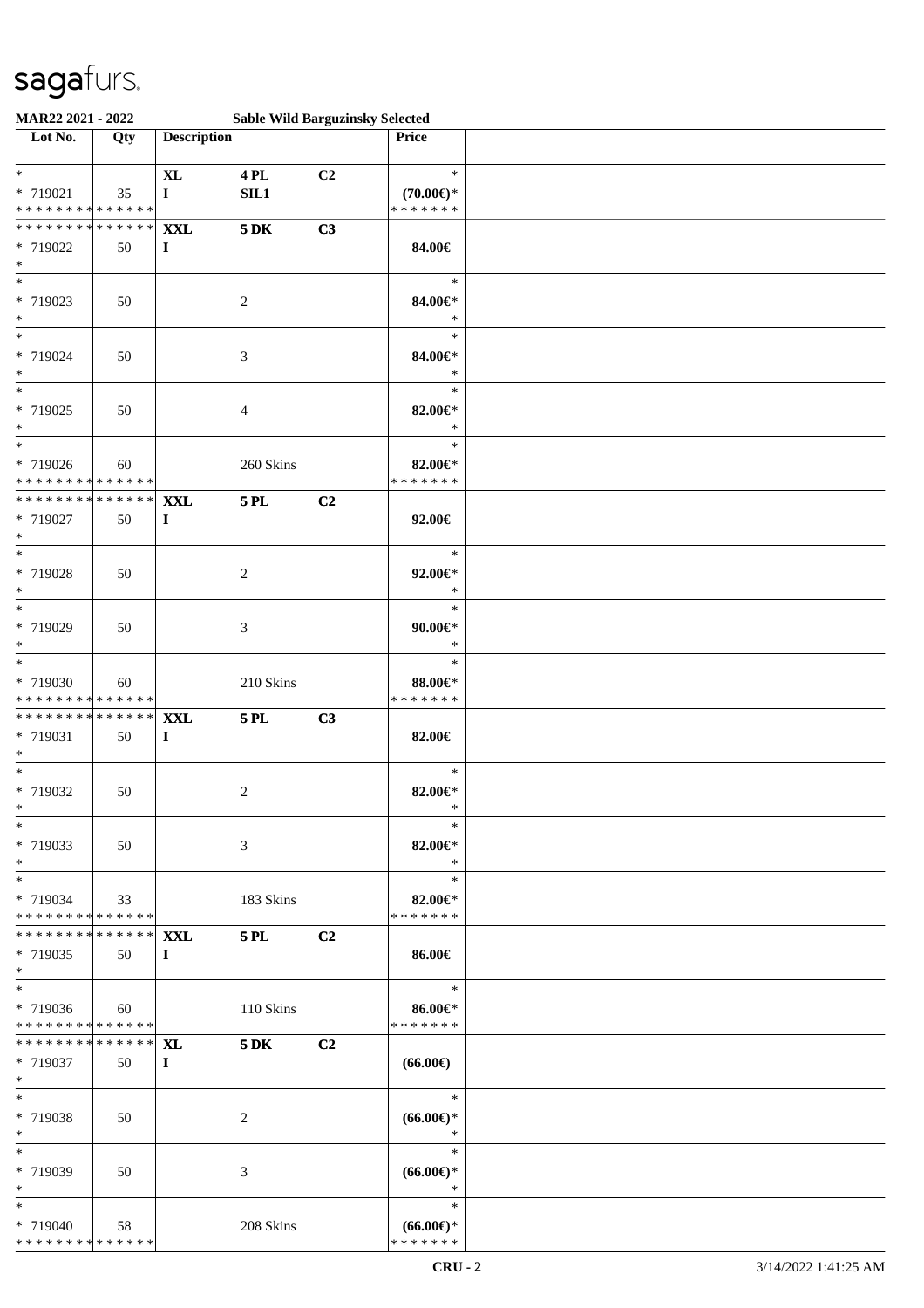| MAR22 2021 - 2022                                                   |        |                            |                     | <b>Sable Wild Barguzinsky Selected</b> |                                                |  |
|---------------------------------------------------------------------|--------|----------------------------|---------------------|----------------------------------------|------------------------------------------------|--|
| Lot No.                                                             | Qty    | <b>Description</b>         |                     |                                        | Price                                          |  |
| * * * * * * * * * * * * * *<br>* 719041<br>$\ast$                   | 50     | <b>XL</b><br>$\bf{I}$      | <b>5 PL</b>         | C1                                     | $(68.00\epsilon)$                              |  |
| $\ast$<br>* 719042<br>$\ast$                                        | 50     |                            | $\overline{c}$      |                                        | $\ast$<br>$(68.00\epsilon)$ *<br>$\ast$        |  |
| $\overline{\phantom{0}}$<br>* 719043<br>* * * * * * * * * * * * * * | 53     |                            | 153 Skins           |                                        | $\ast$<br>$(68.00\epsilon)$ *<br>* * * * * * * |  |
| * * * * * * * * * * * * * *<br>* 719044<br>$\ast$                   | 50     | <b>XL</b><br>$\mathbf I$   | <b>5 PL</b>         | C <sub>2</sub>                         | $(66.00\epsilon)$                              |  |
| $\overline{\ast}$<br>* 719045<br>$\ast$                             | 50     |                            | $\overline{c}$      |                                        | $\ast$<br>$(66.00ε)$ *<br>$\ast$               |  |
| $\ast$<br>* 719046<br>* * * * * * * * * * * * * *                   | 50     |                            | 150 Skins           |                                        | $\ast$<br>$(66.00ε)$ *<br>* * * * * * *        |  |
| * * * * * * * * * * * * * *<br>* 719047<br>$\ast$                   | 50     | <b>XL</b><br>$\bf{I}$      | <b>5 PL</b>         | C <sub>2</sub>                         | $(66.00\epsilon)$                              |  |
| $\ast$<br>* 719048<br>$\ast$                                        | 50     |                            | $\overline{c}$      |                                        | $\ast$<br>$(66.00ε)$ *<br>$\ast$               |  |
| $\ast$<br>* 719049<br>* * * * * * * * * * * * * *                   | 47     |                            | 147 Skins           |                                        | $\ast$<br>$(66.00ε)$ *<br>* * * * * * *        |  |
| * * * * * * * * * * * * * *<br>* 719050<br>$\ast$                   | 50     | 123<br>$\mathbf I$         | $5$ PL $\,$         | C <sub>2</sub>                         | $(44.00\epsilon)$                              |  |
| $\ast$<br>* 719051<br>$\ast$                                        | 50     |                            | $\sqrt{2}$          |                                        | $\ast$<br>$(44.00ε)$ *<br>$\ast$               |  |
| $\ast$<br>* 719052<br>$*$                                           | 50     |                            | $\mathfrak{Z}$      |                                        | $\ast$<br>$(44.00\epsilon)$ *<br>$\ast$        |  |
| $*$<br>* 719053<br>$*$                                              | 50     |                            | $\overline{4}$      |                                        | $\ast$<br>$(44.00\epsilon)$ *<br>$\ast$        |  |
| $\ast$<br>* 719054<br>$*$                                           | 50     |                            | 5                   |                                        | $\ast$<br>$(44.00\epsilon)$ *<br>$\ast$        |  |
| $*$<br>* 719055<br>$*$                                              | 50     |                            | 6                   |                                        | $\ast$<br>$(44.00\epsilon)$ *<br>$\ast$        |  |
| $\ast$<br>* 719056<br>* * * * * * * * * * * * * *                   | $22\,$ |                            | 322 Skins           |                                        | $\ast$<br>$(44.00\epsilon)$ *<br>* * * * * * * |  |
| 719057                                                              | - 49   | XL<br>$\bf{I}$             | <b>5 PL</b><br>SIL1 | C2                                     | $(68.00\epsilon)$                              |  |
| * * * * * * * * * * * * * * *<br>* 719058<br>$*$                    | 50     | <b>XXL</b><br>$\mathbf{A}$ | <b>5 PL</b>         | C <sub>2</sub>                         | 74.00€                                         |  |
| $\ast$<br>* 719059<br>$*$                                           | 50     |                            | 2                   |                                        | $\ast$<br>74.00€*<br>$\ast$                    |  |
| $*$<br>* 719060<br>* * * * * * * * * * * * * *                      | 55     |                            | 155 Skins           |                                        | $\ast$<br>74.00€*<br>* * * * * * *             |  |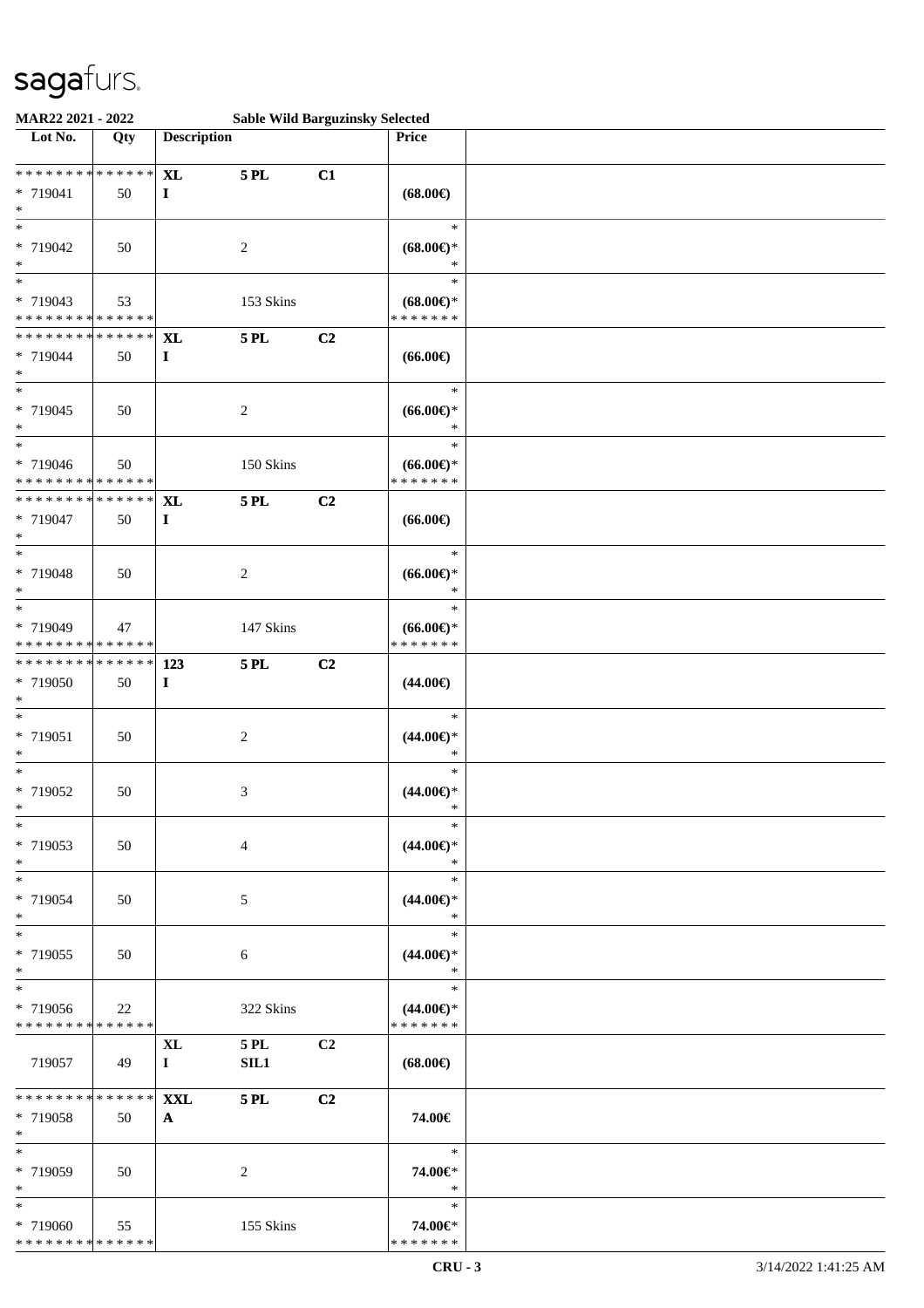| MAR22 2021 - 2022                                                             |     |                           |                    | <b>Sable Wild Barguzinsky Selected</b> |                                                 |  |
|-------------------------------------------------------------------------------|-----|---------------------------|--------------------|----------------------------------------|-------------------------------------------------|--|
| Lot No.                                                                       | Qty | <b>Description</b>        |                    |                                        | Price                                           |  |
| ******** <mark>******</mark><br>* 719061<br>$\ast$                            | 50  | <b>XL</b><br>$\mathbf{A}$ | $5$ PL $\,$<br>SL1 | C2                                     | $(62.00\epsilon)$                               |  |
| $\overline{\ast}$<br>* 719062<br>* * * * * * * * * * * * * *                  | 33  |                           | 83 Skins           |                                        | $\ast$<br>$(62.00\epsilon)$ *<br>* * * * * * *  |  |
| * * * * * * * * * * * * * *<br>* 719063<br>$\ast$<br>$\overline{\phantom{0}}$ | 50  | <b>XXL</b><br>$\bf{I}$    | 6 DK               | C2                                     | $(110.00\epsilon)$                              |  |
| * 719064<br>$\ast$<br>$\overline{\phantom{0}}$                                | 50  |                           | $\overline{c}$     |                                        | $\ast$<br>$(110.00\epsilon)$ *<br>$\ast$        |  |
| * 719065<br>$\ast$                                                            | 50  |                           | $\mathfrak{Z}$     |                                        | $\ast$<br>$(110.00\epsilon)$ *<br>$\ast$        |  |
| $\ast$<br>* 719066<br>$\ast$                                                  | 50  |                           | $\overline{4}$     |                                        | $\ast$<br>$(110.00\epsilon)$ *<br>$\ast$        |  |
| $\ast$<br>* 719067<br>$\ast$                                                  | 50  |                           | 5                  |                                        | $\ast$<br>$(110.00\epsilon)$ *<br>$\ast$        |  |
| $\ast$<br>* 719068<br>* * * * * * * * * * * * * *                             | 45  |                           | 295 Skins          |                                        | $\ast$<br>$(110.00\epsilon)$ *<br>* * * * * * * |  |
| * * * * * * * * * * * * * *<br>* 719069<br>$\ast$                             | 50  | <b>XXL</b><br>$\bf{I}$    | 6PL                | C1                                     | 110.00€                                         |  |
| $\ast$<br>* 719070<br>* * * * * * * * * * * * * *                             | 50  |                           | 100 Skins          |                                        | $\ast$<br>110.00€*<br>* * * * * * *             |  |
| * * * * * * * * * * * * * *<br>* 719071<br>$*$                                | 50  | <b>XXL</b><br>$\mathbf I$ | 6 PL               | C2                                     | 110.00€                                         |  |
| $*$<br>* 719072<br>$*$                                                        | 100 |                           | $\boldsymbol{2}$   |                                        | $\ast$<br>$110.00 \in$<br>$\ast$                |  |
| $\ast$<br>* 719073<br>$*$<br>$\overline{\ast}$                                | 100 |                           | $\mathfrak{Z}$     |                                        | $\ast$<br>110.00€*<br>$\ast$                    |  |
| * 719074<br>$*$                                                               | 100 |                           | $\overline{4}$     |                                        | $\ast$<br>$110.00 \textrm{E}^*$<br>$\ast$       |  |
| $*$<br>* 719075<br>$*$                                                        | 100 |                           | 5                  |                                        | $\ast$<br>$110.00 \textrm{E}^*$<br>$\ast$       |  |
| $*$<br>* 719076<br>$*$                                                        | 100 |                           | 6                  |                                        | $\ast$<br>$110.00 \in$<br>$\ast$                |  |
| $\overline{\ast}$<br>* 719077<br>$*$                                          | 100 |                           | $\tau$             |                                        | $\ast$<br>$110.00 \in$<br>$\ast$                |  |
| $*$<br>* 719078<br>$*$                                                        | 100 |                           | $8\,$              |                                        | $\ast$<br>$(110.00\epsilon)$ *<br>$\ast$        |  |
| $\ast$<br>* 719079<br>$*$                                                     | 100 |                           | 9                  |                                        | $\ast$<br>$(110.00\epsilon)$ *<br>$\ast$        |  |
| $*$<br>* 719080<br>$*$                                                        | 100 |                           | $10\,$             |                                        | $\ast$<br>$(110.00\epsilon)$ *<br>$\ast$        |  |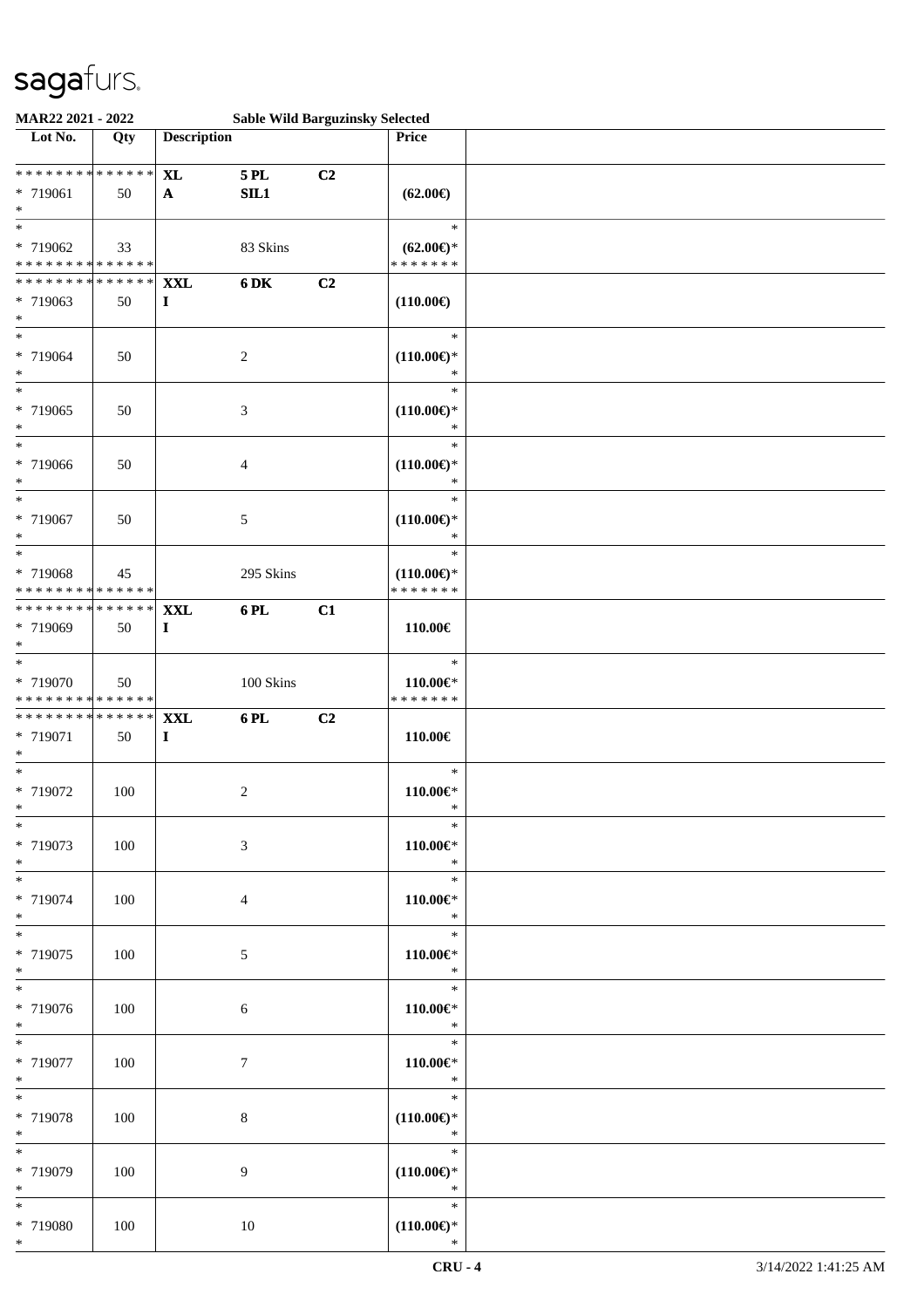| MAR22 2021 - 2022                                                         |                   |                           |                | <b>Sable Wild Barguzinsky Selected</b> |                                                 |  |
|---------------------------------------------------------------------------|-------------------|---------------------------|----------------|----------------------------------------|-------------------------------------------------|--|
| Lot No.                                                                   | Qty               | <b>Description</b>        |                |                                        | Price                                           |  |
| $\ddot{x}$<br>* 719081<br>* * * * * * * * <mark>* * * * * *</mark>        | 50                | <b>XXL</b><br>$\bf{I}$    | 6 PL           | C2                                     | $\ast$<br>$(110.00\epsilon)$ *<br>* * * * * * * |  |
| * * * * * * * *<br>* 719082<br>$\ast$                                     | * * * * * *<br>50 | XXL<br>$\bf{I}$           | 6PL            | C2                                     | $(110.00\epsilon)$                              |  |
| * 719083<br>$\ast$                                                        | 100               |                           | 2              |                                        | $\ast$<br>$(110.00\epsilon)$ *<br>∗             |  |
| $\overline{\ast}$<br>* 719084<br>$\ast$                                   | 100               |                           | 3              |                                        | $\ast$<br>$(110.00\epsilon)$ *<br>∗             |  |
| $*$<br>* 719085<br>$\ast$                                                 | 100               |                           | $\overline{4}$ |                                        | $\ast$<br>$(110.00\epsilon)$ *<br>$\ast$        |  |
| * 719086<br>* * * * * * * * <mark>* * * * * * *</mark>                    | 50                |                           | 400 Skins      |                                        | $\ast$<br>$(110.00\epsilon)$ *<br>* * * * * * * |  |
| * * * * * * * * <mark>* * * * * * *</mark><br>* 719087<br>$\ast$          | 50                | <b>XL</b><br>$\mathbf{I}$ | 6 DK           | C2                                     | $(74.00\epsilon)$                               |  |
| $\overline{\ast}$<br>* 719088<br>* * * * * * * * <mark>* * * * * *</mark> | 119               |                           | 169 Skins      |                                        | $\ast$<br>$(74.00\epsilon)$ *<br>* * * * * * *  |  |
| * * * * * * * * * * * * * * <mark>*</mark><br>* 719089<br>$\ast$          | 50                | <b>XL</b><br>$\mathbf{I}$ | 6 PL           | C1                                     | $(74.00\epsilon)$                               |  |
| $\ast$<br>* 719090<br>$\ast$                                              | 100               |                           | $\overline{c}$ |                                        | $\ast$<br>$(74.00\epsilon)$ *<br>$\ast$         |  |
| * 719091<br>* * * * * * * * <mark>* * * * * *</mark>                      | 87                |                           | 237 Skins      |                                        | $\ast$<br>$(74.00\epsilon)$ *<br>* * * * * * *  |  |
| * * * * * * * * <mark>* * * * * * *</mark><br>* 719092<br>$*$ $-$         | 50                | <b>XL</b><br>$\mathbf{I}$ | 6 PL           | C2                                     | $(74.00\epsilon)$                               |  |
| $\ast$<br>* 719093<br>$*$                                                 | 100               |                           | $\overline{2}$ |                                        | $\ast$<br>$(74.00\epsilon)$ *<br>$\ast$         |  |
| $\overline{\mathbf{r}}$<br>* 719094<br>$*$                                | 100               |                           | $\mathfrak{Z}$ |                                        | $\ast$<br>$(74.00\epsilon)$ *<br>$\ast$         |  |
| * 719095<br>$*$                                                           | 100               |                           | $\overline{4}$ |                                        | $\ast$<br>$(74.00\epsilon)$ *<br>$\ast$         |  |
| * 719096<br>* * * * * * * * <mark>* * * * * * *</mark>                    | - 111             |                           | 461 Skins      |                                        | $\ast$<br>$(74.00\epsilon)$ *<br>* * * * * * *  |  |
| * * * * * * * *<br>* 719097<br>$*$                                        | $*****$ XL<br>50  | $\bf{I}$                  | 6 PL           | C2                                     | $(74.00\epsilon)$                               |  |
| $\ast$<br>* 719098<br>$*$                                                 | 100               |                           | 2              |                                        | $\ast$<br>$(74.00\epsilon)$ *<br>$\ast$         |  |
| * 719099<br>$*$                                                           | 100               |                           | 3              |                                        | $\ast$<br>$(74.00\epsilon)$ *<br>$*$            |  |
| $\ast$<br>* 719100<br>$*$                                                 | 100               |                           | $\overline{4}$ |                                        | $\ast$<br>$(74.00\epsilon)$ *<br>$\ast$         |  |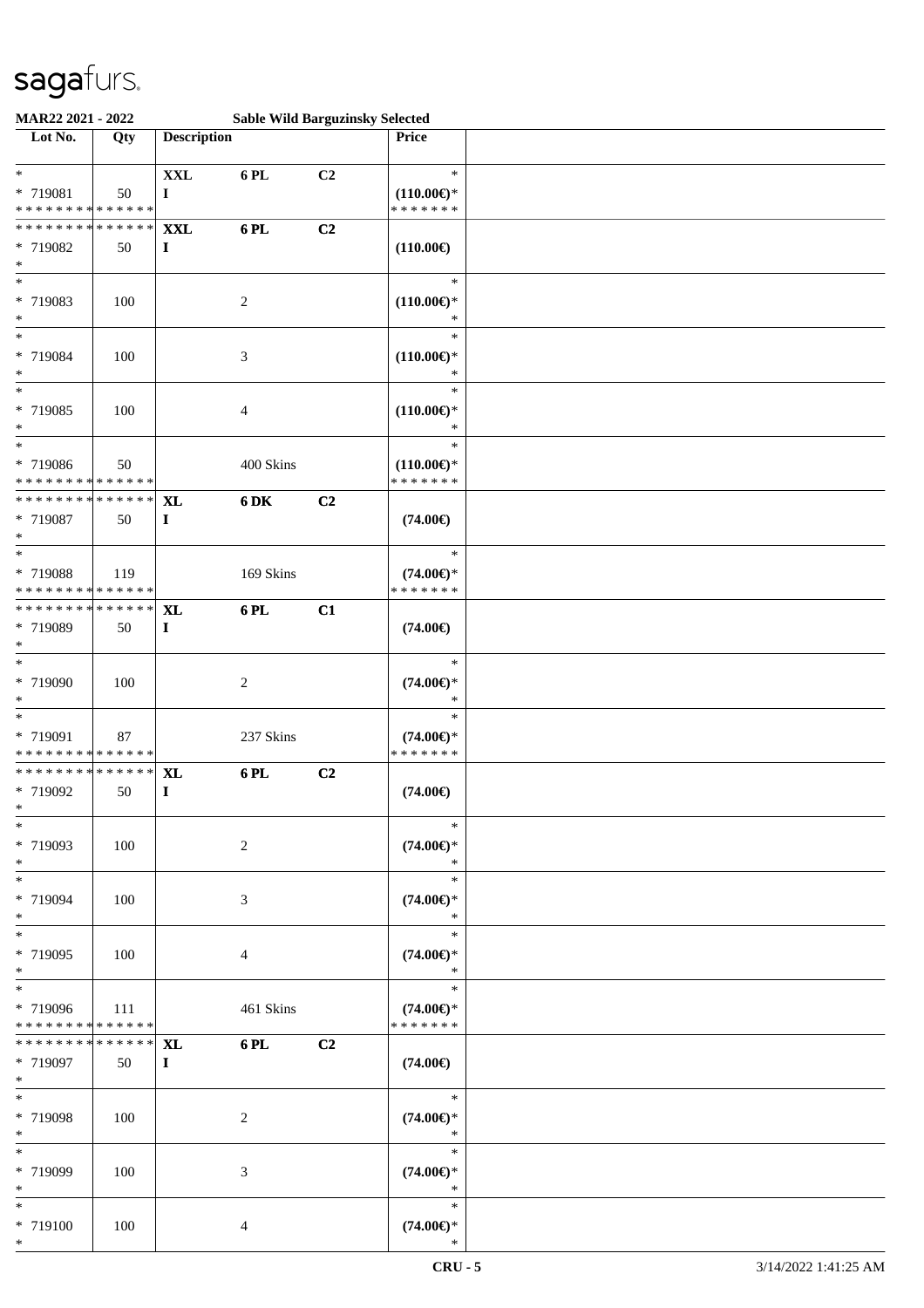| MAR22 2021 - 2022                                  |     |                                |                | <b>Sable Wild Barguzinsky Selected</b> |                                                |  |
|----------------------------------------------------|-----|--------------------------------|----------------|----------------------------------------|------------------------------------------------|--|
| Lot No.                                            | Qty | <b>Description</b>             |                |                                        | Price                                          |  |
| $*$<br>* 719101<br>$\ast$                          | 100 | $\bold{X}\bold{L}$<br>$\bf{I}$ | 6 PL           | C2                                     | $\ast$<br>$(74.00\epsilon)$ *<br>$\ast$        |  |
| $\ast$<br>* 719102<br>* * * * * * * * * * * * * *  | 37  |                                | 487 Skins      |                                        | $\ast$<br>$(74.00\epsilon)$ *<br>* * * * * * * |  |
| 719103                                             | 40  | XXL<br>$\mathbf{I}$            | 6 PL<br>SL2    | C1                                     | $(120.00\epsilon)$                             |  |
| 719104                                             | 39  | $\mathbf{XXL}$<br>$\mathbf I$  | 6 PL<br>SL2    | C <sub>2</sub>                         | $(120.00\epsilon)$                             |  |
| * * * * * * * * * * * * * *<br>* 719105<br>$*$     | 50  | <b>XL</b><br>$\mathbf I$       | 6 DK<br>SL2    | C1                                     | $(84.00\epsilon)$                              |  |
| $*$<br>* 719106<br>******** <mark>******</mark>    | 58  |                                | 108 Skins      |                                        | $\ast$<br>$(84.00\epsilon)$ *<br>* * * * * * * |  |
| ******** <mark>******</mark><br>* 719107<br>$\ast$ | 40  | <b>XL</b><br>$\bf{I}$          | 6 DK<br>SL2    | C2                                     | $(82.00\epsilon)$                              |  |
| $\ast$<br>* 719108<br>* * * * * * * * * * * * * *  | 40  |                                | 80 Skins       |                                        | $\ast$<br>$(82.00\epsilon)$ *<br>* * * * * * * |  |
| 719109                                             | 20  | <b>XL</b><br>$\mathbf I$       | 6 PL<br>SL2    | C <sub>2</sub>                         | $(80.00\epsilon)$                              |  |
| * * * * * * * * * * * * * *<br>* 719110<br>$\ast$  | 50  | <b>XXL</b><br>$\mathbf{A}$     | 6 PL           | C2                                     | $(94.00\epsilon)$                              |  |
| $\ast$<br>* 719111<br>$*$                          | 100 |                                | $\overline{c}$ |                                        | $\ast$<br>$(94.00\epsilon)$ *<br>$\ast$        |  |
| $*$<br>* 719112<br>$*$                             | 100 |                                | 3              |                                        | $\ast$<br>$(94.00\epsilon)$ *<br>$\ast$        |  |
| $*$<br>* 719113<br>* * * * * * * * * * * * * * *   | 60  |                                | 310 Skins      |                                        | $\ast$<br>$(94.00\epsilon)$ *<br>* * * * * * * |  |
| * * * * * * * * * * * * * * *<br>* 719114<br>$*$   | 50  | <b>XXL</b><br>$\bf{I}$         | <b>7 PL</b>    | C2                                     | $(120.00\epsilon)$                             |  |
| $*$<br>* 719115<br>$*$                             | 100 |                                | 2              |                                        | $\ast$<br>$(120.00\epsilon)$ *<br>$\ast$       |  |
| $*$<br>* 719116<br>$*$                             | 100 |                                | 3              |                                        | $\ast$<br>$(120.00\epsilon)$ *<br>$\ast$       |  |
| $*$<br>* 719117<br>$*$                             | 100 |                                | $\overline{4}$ |                                        | $\ast$<br>$(120.00\in)^\ast$<br>$\ast$         |  |
| $*$<br>* 719118<br>$*$                             | 100 |                                | 5              |                                        | $\ast$<br>$(120.00\epsilon)$ *<br>$\ast$       |  |
| $\ast$<br>* 719119<br>$*$                          | 100 |                                | 6              |                                        | $\ast$<br>$(120.00\epsilon)$ *<br>$\ast$       |  |
| $\ast$<br>* 719120<br>$*$                          | 100 |                                | $\tau$         |                                        | $\ast$<br>$(120.00\epsilon)$ *<br>$\ast$       |  |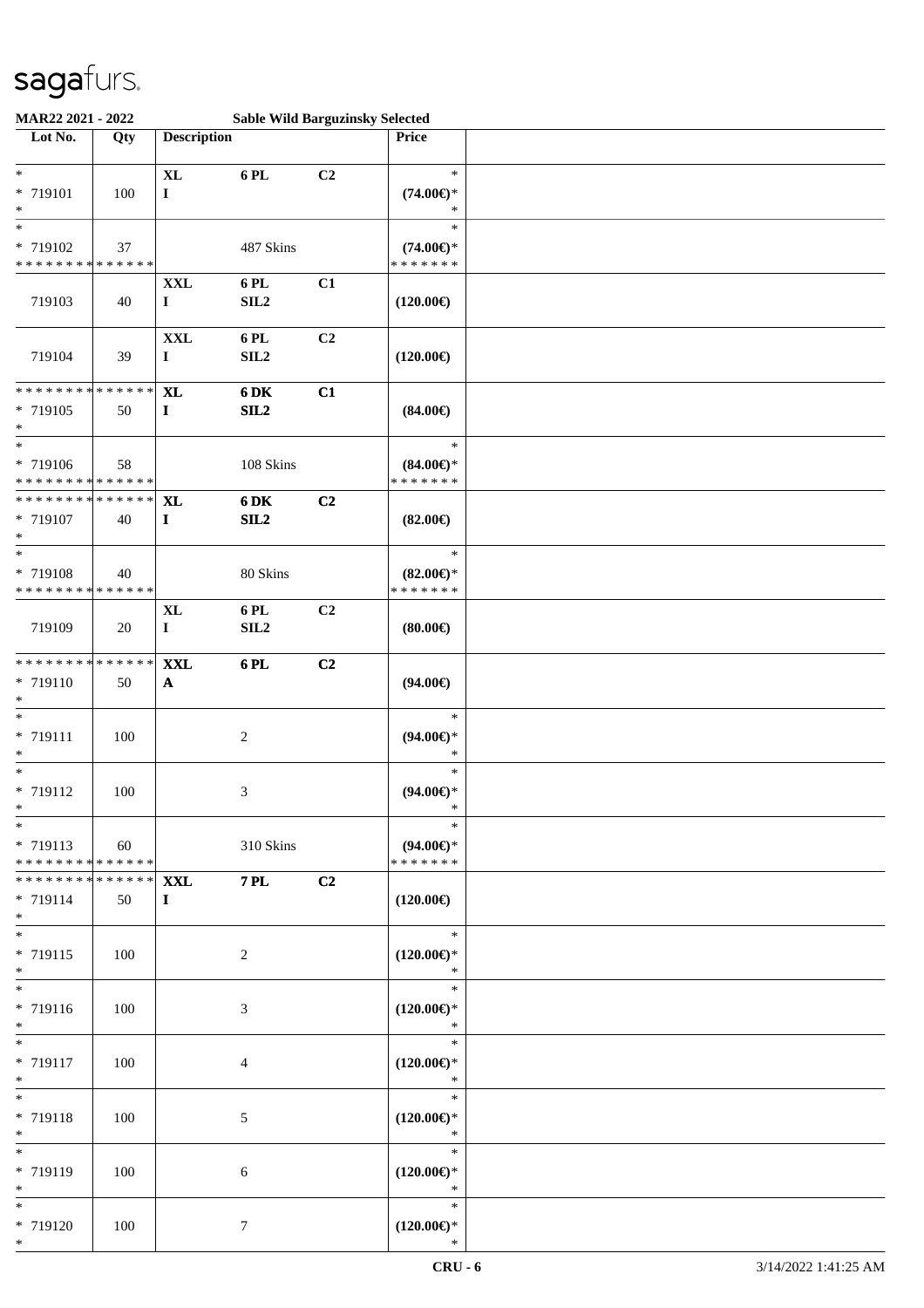| MAR22 2021 - 2022                                                            |     |                           |                    | <b>Sable Wild Barguzinsky Selected</b> |                                                |  |
|------------------------------------------------------------------------------|-----|---------------------------|--------------------|----------------------------------------|------------------------------------------------|--|
| Lot No.                                                                      | Qty | <b>Description</b>        |                    |                                        | Price                                          |  |
| $\ast$<br>* 719121<br>$\ast$                                                 | 100 | <b>XXL</b><br>$\mathbf I$ | <b>7 PL</b>        | C2                                     | $\ast$<br>$(120.00\epsilon)$ *<br>*            |  |
| $\overline{\ast}$<br>* 719122<br>$\ast$<br>$\overline{\ast}$                 | 100 |                           | 9                  |                                        | $\ast$<br>$(120.00\epsilon)$ *<br>*            |  |
| * 719123<br>* * * * * * * * * * * * * *                                      | 105 |                           | 955 Skins          |                                        | $\ast$<br>$(120.00€)$ *<br>* * * * * * *       |  |
| * * * * * * * * * * * * * *<br>* 719124<br>$*$                               | 50  | <b>XL</b><br>$\mathbf I$  | <b>7 PL</b>        | C2                                     | $(82.00\epsilon)$                              |  |
| $\overline{\ast}$<br>* 719125<br>$\ast$<br>$\ast$                            | 100 |                           | $\overline{c}$     |                                        | $\ast$<br>$(82.00\epsilon)$ *<br>$\ast$        |  |
| * 719126<br>$*$                                                              | 100 |                           | 3                  |                                        | $\ast$<br>$(82.00\epsilon)$ *<br>$\ast$        |  |
| $\ast$<br>* 719127<br>$\ast$                                                 | 100 |                           | 4                  |                                        | $\ast$<br>$(82.00\epsilon)$ *<br>$\ast$        |  |
| $\ast$<br>* 719128<br>* * * * * * * * * * * * * *                            | 102 |                           | 452 Skins          |                                        | $\ast$<br>$(82.00\epsilon)$ *<br>* * * * * * * |  |
| * * * * * * * * * * * * * * *<br>* 719129<br>$*$<br>$\overline{\phantom{1}}$ | 50  | <b>12</b><br>$\mathbf{I}$ | <b>7 PL</b>        | C2                                     | 54.00€                                         |  |
| * 719130<br>* * * * * * * * * * * * * *                                      | 50  |                           | 100 Skins          |                                        | $\ast$<br>54.00€*<br>* * * * * * *             |  |
| * * * * * * * * * * * * * * *<br>* 719131<br>$*$                             | 50  | 123<br>$\bf{I}$           | <b>7 PL</b><br>SL2 | C1                                     | $(50.00\epsilon)$                              |  |
| $\ast$<br>* 719132<br>******** <mark>******</mark>                           | 59  |                           | 109 Skins          |                                        | $\ast$<br>$(50.00 \in )^*$<br>* * * * * * *    |  |
| ************** 123<br>* 719133<br>$*$                                        | 50  | $\mathbf{I}$              | <b>7 PL</b><br>SL2 | C2                                     | $(48.00\epsilon)$                              |  |
| $*$<br>* 719134<br>* * * * * * * * * * * * * * *                             | 25  |                           | 75 Skins           |                                        | $\ast$<br>$(48.00\epsilon)$ *<br>* * * * * * * |  |
| ************** XXL<br>* 719135<br>$*$                                        | 50  | $\mathbf{A}$              | <b>7 PL</b>        | C2                                     | $(100.00\epsilon)$                             |  |
| $*$<br>* 719136<br>$*$                                                       | 100 |                           | 2                  |                                        | $\ast$<br>$(100.00\epsilon)$ *<br>$\ast$       |  |
| $*$<br>* 719137<br>$*$                                                       | 100 |                           | 3                  |                                        | $\ast$<br>$(100.00\epsilon)$ *<br>$\ast$       |  |
| $*$<br>* 719138<br>$*$                                                       | 100 |                           | 4                  |                                        | $\ast$<br>$(100.00\epsilon)$ *<br>$\ast$       |  |
| $*$<br>* 719139<br>$*$                                                       | 100 |                           | 5                  |                                        | $\ast$<br>$(100.00\epsilon)$ *<br>$\ast$       |  |
| $*$<br>* 719140<br>* * * * * * * * * * * * * *                               | 46  |                           | 496 Skins          |                                        | $\ast$<br>$(100.00€)$ *<br>* * * * * * *       |  |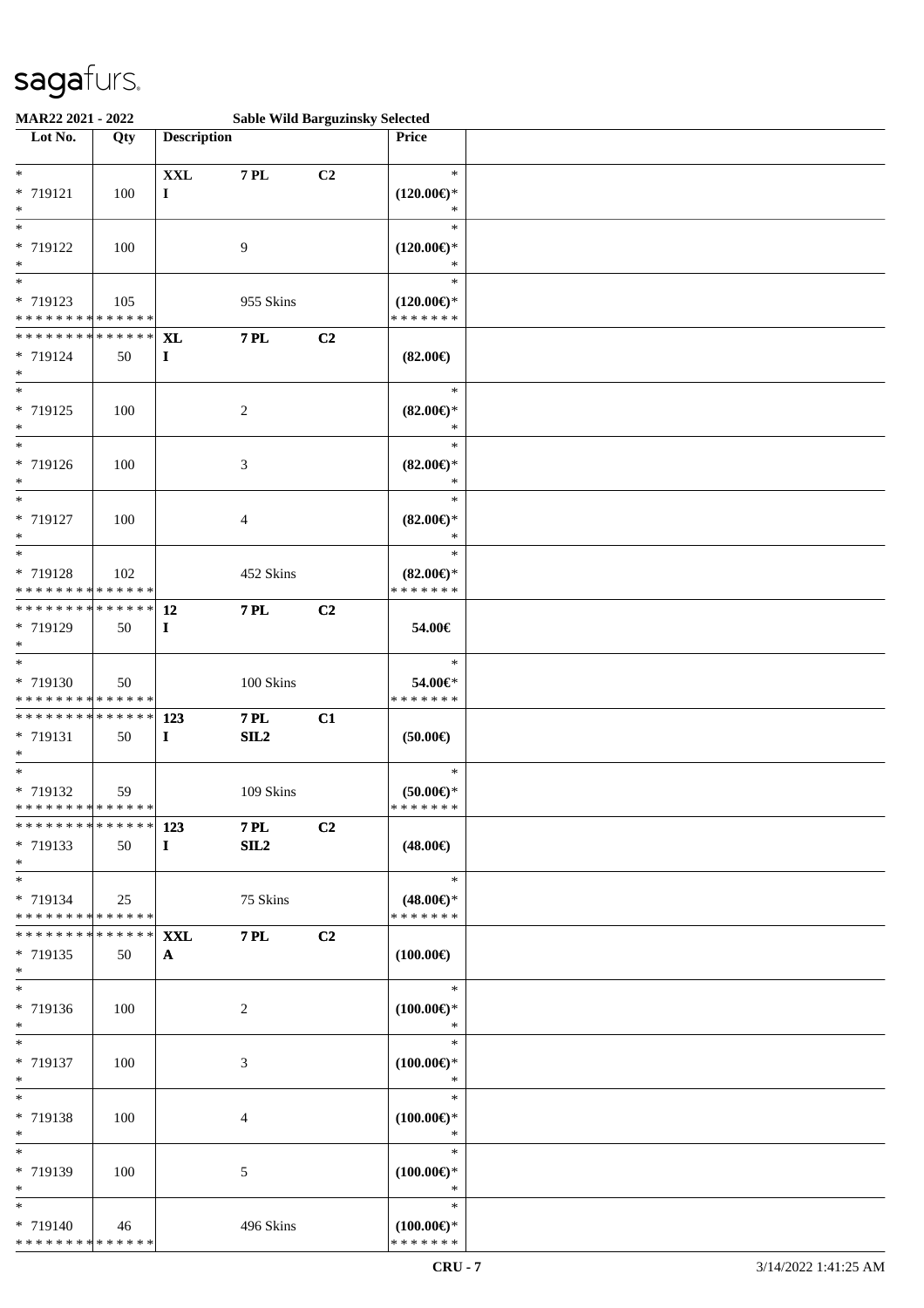| MAR22 2021 - 2022                                                     |                   |                               | <b>Sable Wild Barguzinsky Selected</b> |    |                                                 |  |
|-----------------------------------------------------------------------|-------------------|-------------------------------|----------------------------------------|----|-------------------------------------------------|--|
| Lot No.                                                               | Qty               | <b>Description</b>            |                                        |    | Price                                           |  |
| 719141                                                                | 62                | ${\bf XX/ X}$<br>$\mathbf{A}$ | $7\,\mathrm{DK}$<br>SL2                | C1 | (90.00)                                         |  |
| 719142                                                                | 60                | ${\bf XX/ X}$<br>$\mathbf{A}$ | $7\,\mathrm{DK}$<br>SL2                | C2 | $(88.00\epsilon)$                               |  |
| 719143                                                                | $77\,$            | ${\bf XX/ X}$<br>$\mathbf{A}$ | $7\,\mathrm{PL}$<br>SL2                | C2 | $(88.00\epsilon)$                               |  |
| * * * * * * * * * * * * * *<br>* 719144<br>$\ast$                     | 50                | $\mathbf{XXL}$<br>$\mathbf I$ | <b>8PL</b>                             | C2 | $(126.00\epsilon)$                              |  |
| $\overline{\phantom{0}}$<br>* 719145<br>$\ast$                        | 100               |                               | $\boldsymbol{2}$                       |    | $\ast$<br>$(126.00\epsilon)$ *<br>$\ast$        |  |
| $\overline{\ast}$<br>* 719146<br>$\ast$                               | 100               |                               | 3                                      |    | $\ast$<br>$(126.00\epsilon)$ *<br>$\ast$        |  |
| $\overline{\phantom{a}^*}$<br>* 719147<br>* * * * * * * * * * * * * * | 96                |                               | 346 Skins                              |    | $\ast$<br>$(126.00\epsilon)$ *<br>* * * * * * * |  |
| * * * * * * * * * * * * * *<br>* 719148<br>$\ast$                     | 50                | <b>XXL</b><br>$\mathbf I$     | <b>8PL</b>                             | C2 | $(120.00\epsilon)$                              |  |
| $\ast$<br>* 719149<br>$\ast$                                          | 100               |                               | $\boldsymbol{2}$                       |    | $\ast$<br>$(120.00\epsilon)$ *<br>$\ast$        |  |
| $\ast$<br>* 719150<br>* * * * * * * * * * * * * *                     | 100               |                               | 250 Skins                              |    | $\ast$<br>$(120.00\epsilon)$ *<br>* * * * * * * |  |
| 719151                                                                | 23                | $\mathbf{X}$ L<br>$\mathbf I$ | $8\,\mathrm{DK}$                       | C1 | $(84.00\epsilon)$                               |  |
| 719152                                                                | 67                | <b>XL</b><br>$\mathbf I$      | $8\,\mathrm{DK}$                       | C2 | $(82.00\epsilon)$                               |  |
| * * * * * * * * * * * * * * *<br>* 719153<br>$*$                      | 50                | <b>XL</b><br>$\mathbf{I}$     | <b>8 PL</b>                            | C2 | $(82.00\epsilon)$                               |  |
| $*$<br>* 719154<br>$*$                                                | 100               |                               | $\overline{c}$                         |    | $\ast$<br>$(82.00\epsilon)$ *<br>$\ast$         |  |
| $*$<br>* 719155<br>$*$                                                | 100               |                               | 3                                      |    | $\ast$<br>$(82.00\epsilon)$ *<br>$\ast$         |  |
| $*$<br>* 719156<br>$*$                                                | 100               |                               | 4                                      |    | $\ast$<br>$(82.00\epsilon)$ *<br>$\ast$         |  |
| $\ast$<br>* 719157<br>* * * * * * * *                                 | 71<br>* * * * * * |                               | 421 Skins                              |    | $\ast$<br>$(82.00\epsilon)$ *<br>* * * * * * *  |  |
| 719158                                                                | 27                | XX/X<br>$\bf{I}$              | <b>8DK</b><br>SL2                      | C1 | $(94.00\epsilon)$                               |  |
| 719159                                                                | 32                | $\mathbf{XL}$<br>$\mathbf{I}$ | <b>8DK</b><br>SIL <sub>2</sub>         | C2 | $(88.00\epsilon)$                               |  |
| 719160                                                                | 25                | 123<br>$\mathbf{I}$           | <b>8DK</b><br>SIL <sub>2</sub>         | C2 | $(52.00\epsilon)$                               |  |